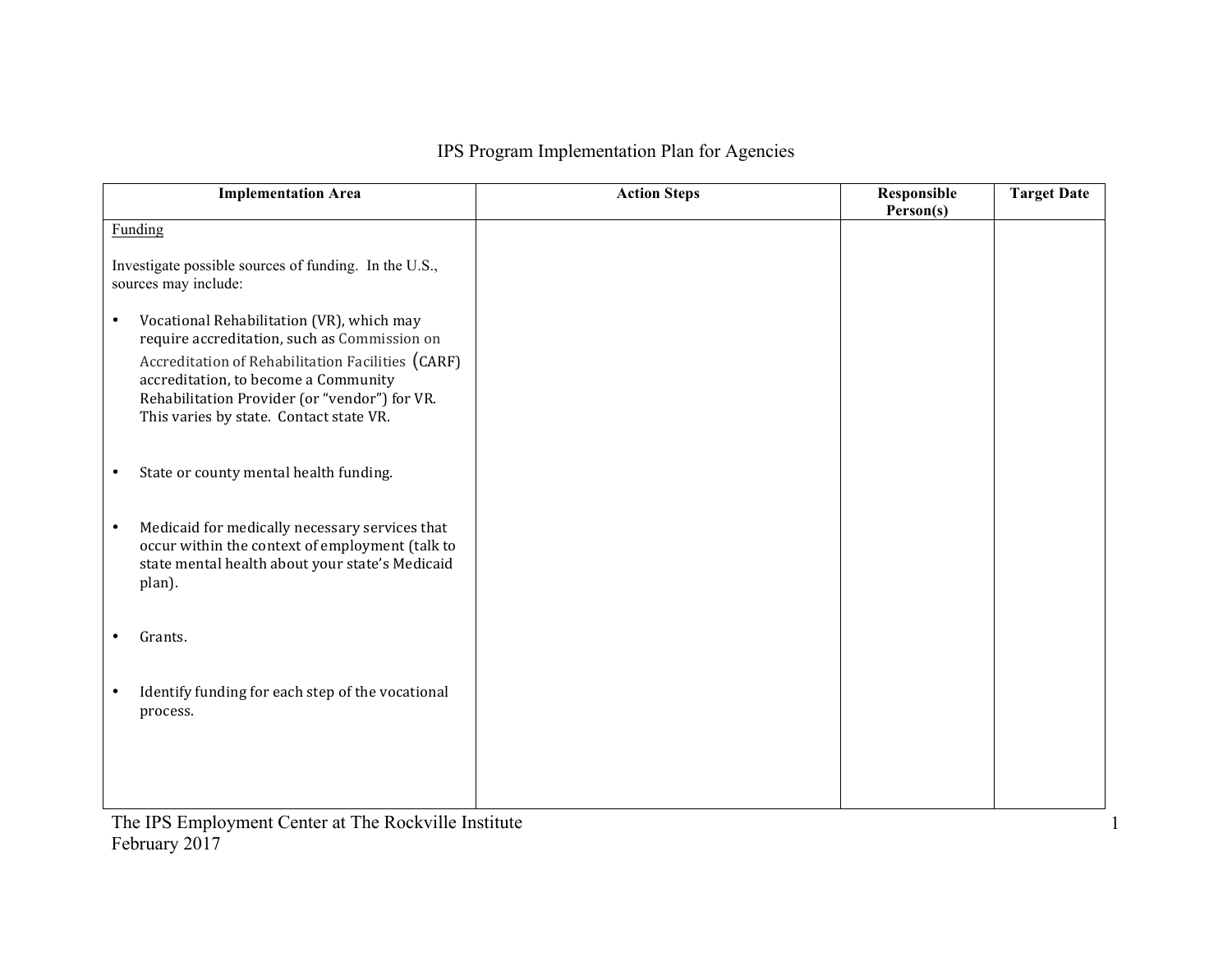| <b>Implementation Area</b>                                                                                                                                                                                                      | <b>Action Steps</b> | Responsible<br>Person(s) | <b>Target Date</b> |
|---------------------------------------------------------------------------------------------------------------------------------------------------------------------------------------------------------------------------------|---------------------|--------------------------|--------------------|
| <b>IPS Program Supervision</b>                                                                                                                                                                                                  |                     |                          |                    |
| One full-time supervisor is responsible for no<br>1)<br>more than 10 IPS team members.                                                                                                                                          |                     |                          |                    |
| Supervisor has responsibilities for only IPS if<br>2)<br>supervising 5 or more people.                                                                                                                                          |                     |                          |                    |
| Supervisor may have a small caseload (2-3<br>3)<br>people).                                                                                                                                                                     |                     |                          |                    |
| Weekly group supervision with IPS team<br>4)<br>focuses on client goals, employer relationships,<br>and celebrations.                                                                                                           |                     |                          |                    |
| Field mentoring: teaches job development by<br>5)<br>going with employment specialists to meet with<br>employers monthly.                                                                                                       |                     |                          |                    |
| Supervisor monitors client outcomes quarterly<br>6)<br>for team $(\frac{9}{4}$ # employed, # on caseloads, #<br>closed from IPS while working, # job starts)<br>and individual specialists. Helps set goals for<br>improvement. |                     |                          |                    |

The IPS Employment Center at The Rockville Institute February 2017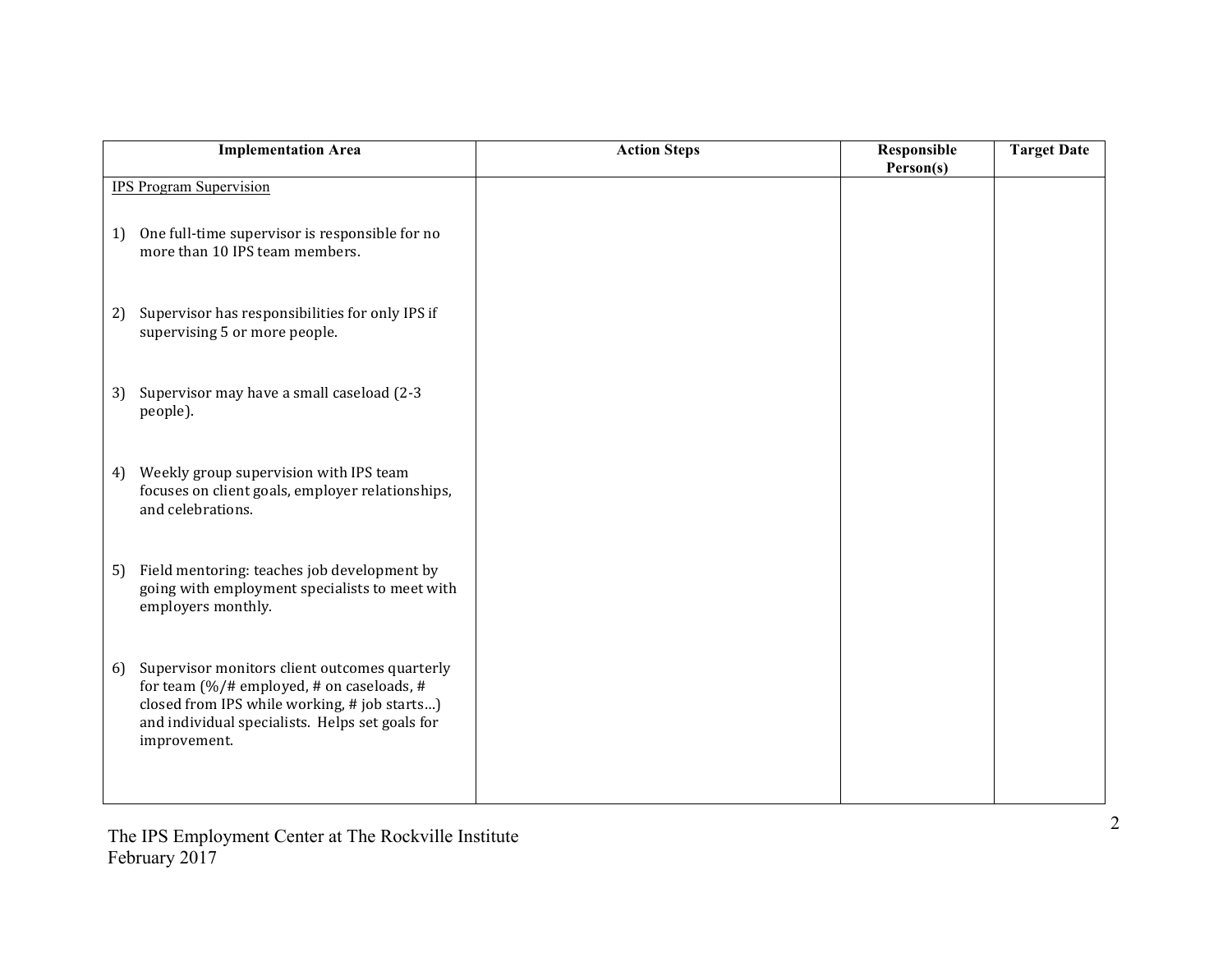| <b>Implementation Area</b>                                                                                            | <b>Action Steps</b> | Responsible<br>Person(s) | <b>Target Date</b> |
|-----------------------------------------------------------------------------------------------------------------------|---------------------|--------------------------|--------------------|
| <b>Employment Specialist Positions</b>                                                                                |                     |                          |                    |
| Caseloads of 20 or less.<br>1)                                                                                        |                     |                          |                    |
| Provides full-range of employment services to<br>2)<br>caseload, including job development.                           |                     |                          |                    |
| Provides employment services only.<br>3)                                                                              |                     |                          |                    |
| Spends at least 65% of total work hours in the<br>4)<br>community.                                                    |                     |                          |                    |
| IPS team members reflect the cultures of the<br>5)<br>people they serve, or are educated about<br>different cultures. |                     |                          |                    |
| Team may include people with lived experience<br>6)<br>of mental illness as employment specialists or<br>peers.       |                     |                          |                    |
|                                                                                                                       |                     |                          |                    |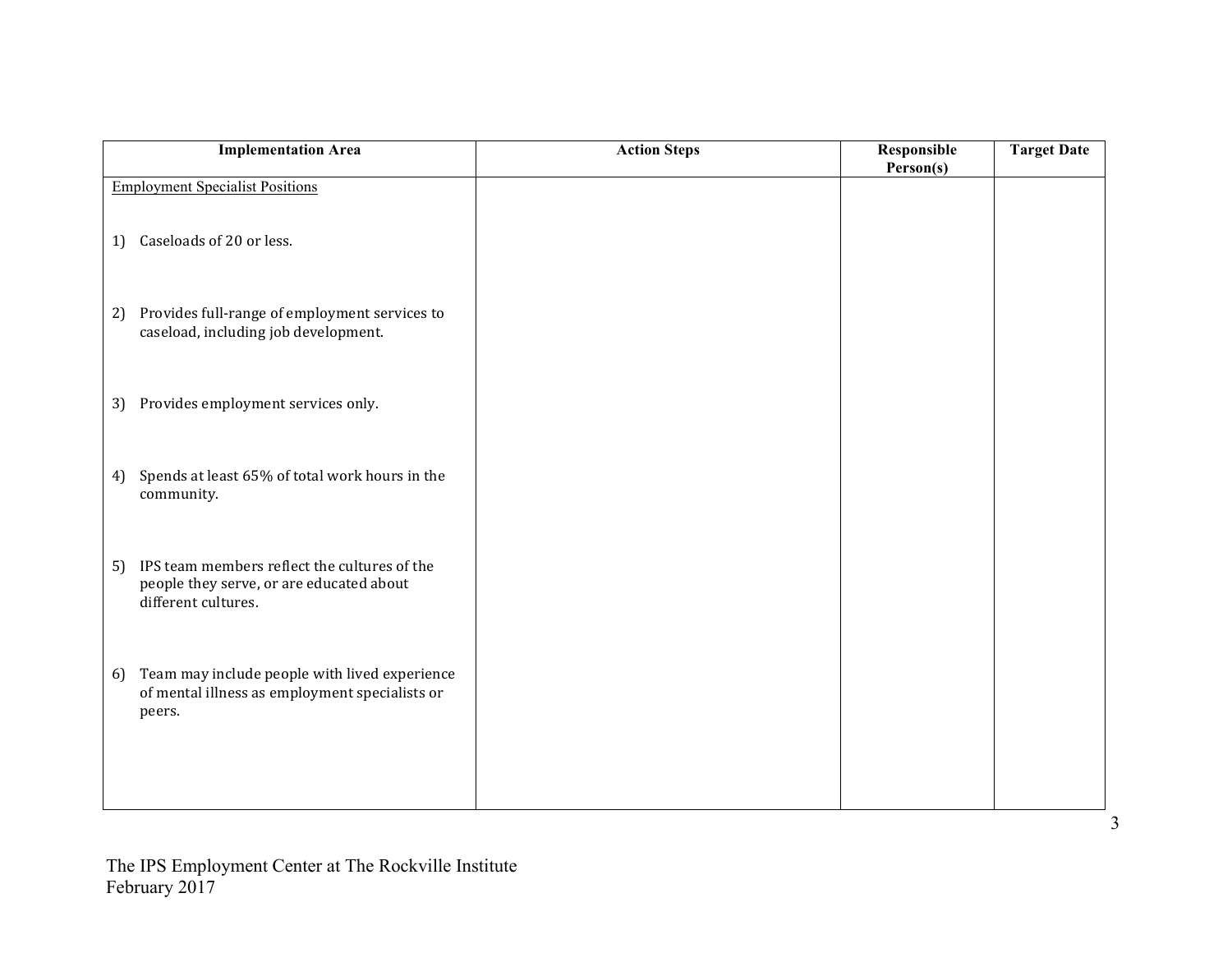|    | <b>Implementation Area</b>                                                                                                                                                                                                                                                                               | <b>Action Steps</b> | Responsible<br>Person(s) | <b>Target Date</b> |
|----|----------------------------------------------------------------------------------------------------------------------------------------------------------------------------------------------------------------------------------------------------------------------------------------------------------|---------------------|--------------------------|--------------------|
|    | <b>IPS Training</b>                                                                                                                                                                                                                                                                                      |                     |                          |                    |
| 1) | IPS principles. For IPS team, Vocational<br>Rehabilitation (VR) counselors, and mental<br>health practitioners.                                                                                                                                                                                          |                     |                          |                    |
| 2) | Developing employer relationships. For IPS team<br>(and invite VR counselors).                                                                                                                                                                                                                           |                     |                          |                    |
| 3) | Discussing options for disclosure of a disability<br>at work. For IPS team (invite VR).                                                                                                                                                                                                                  |                     |                          |                    |
| 4) | Active listening skills. For IPS team.                                                                                                                                                                                                                                                                   |                     |                          |                    |
| 5) | Helping people consider employment. For<br>mental health practitioners.                                                                                                                                                                                                                                  |                     |                          |                    |
| 6) | Job supports. For IPS team (invite VR).                                                                                                                                                                                                                                                                  |                     |                          |                    |
| 7) | IPS overview. For local NAMI chapter or other<br>family and client advocacy groups.                                                                                                                                                                                                                      |                     |                          |                    |
| 8) | Other possible training: Training from IPS state<br>trainers, The IPS Employment Center online<br>course for IPS practitioners and the online<br>course for IPS supervisors, The IPS Employment<br>Center's in-person IPS Leadership Training.<br>www.IPSworks.org, select Training and<br>Consultation. |                     |                          |                    |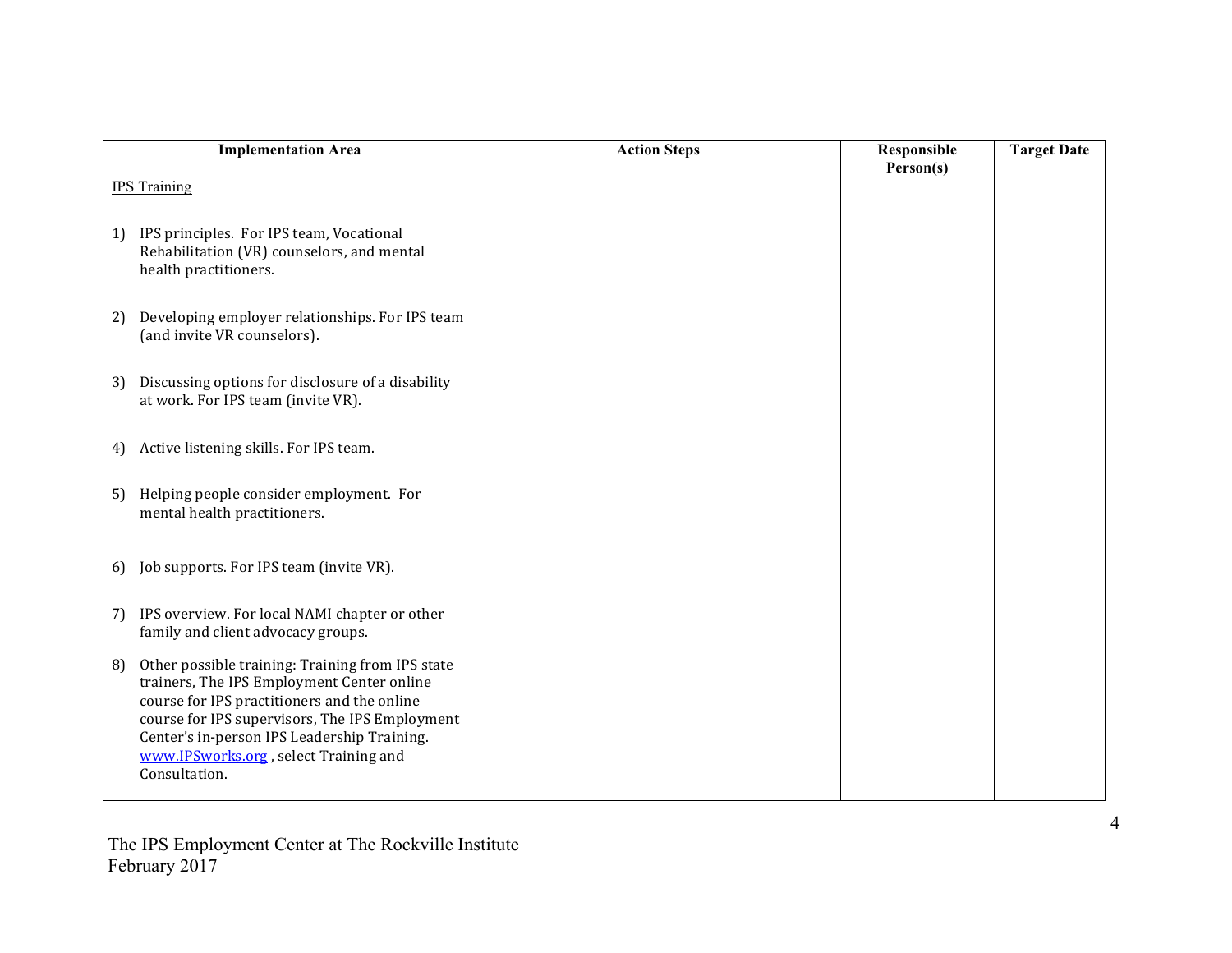| <b>Implementation Area</b>                                                                                                                                                                                                                                          | <b>Action Steps</b> | Responsible<br>Person(s) | <b>Target Date</b> |
|---------------------------------------------------------------------------------------------------------------------------------------------------------------------------------------------------------------------------------------------------------------------|---------------------|--------------------------|--------------------|
| <b>Integration of IPS and Mental Health Services</b>                                                                                                                                                                                                                |                     |                          |                    |
| Each employment specialist is assigned to only 1-<br>1)<br>2 mental health teams and receives at least 90%<br>of referrals from those teams.                                                                                                                        |                     |                          |                    |
| Employment specialist office space is located<br>2)<br>with mental health practitioners, regardless of<br>whether IPS program is in separate agency from<br>mental health agency.                                                                                   |                     |                          |                    |
| 3)<br>Employment specialists attend weekly mental<br>health team meetings for each team to which<br>they are assigned. Meetings focus on client<br>situations (mental health or employment).<br>Employment specialists attend and participate in<br>entire meeting. |                     |                          |                    |
| Client records are integrated (mental health and<br>4)<br>employment documents are in the same record).                                                                                                                                                             |                     |                          |                    |
|                                                                                                                                                                                                                                                                     |                     |                          |                    |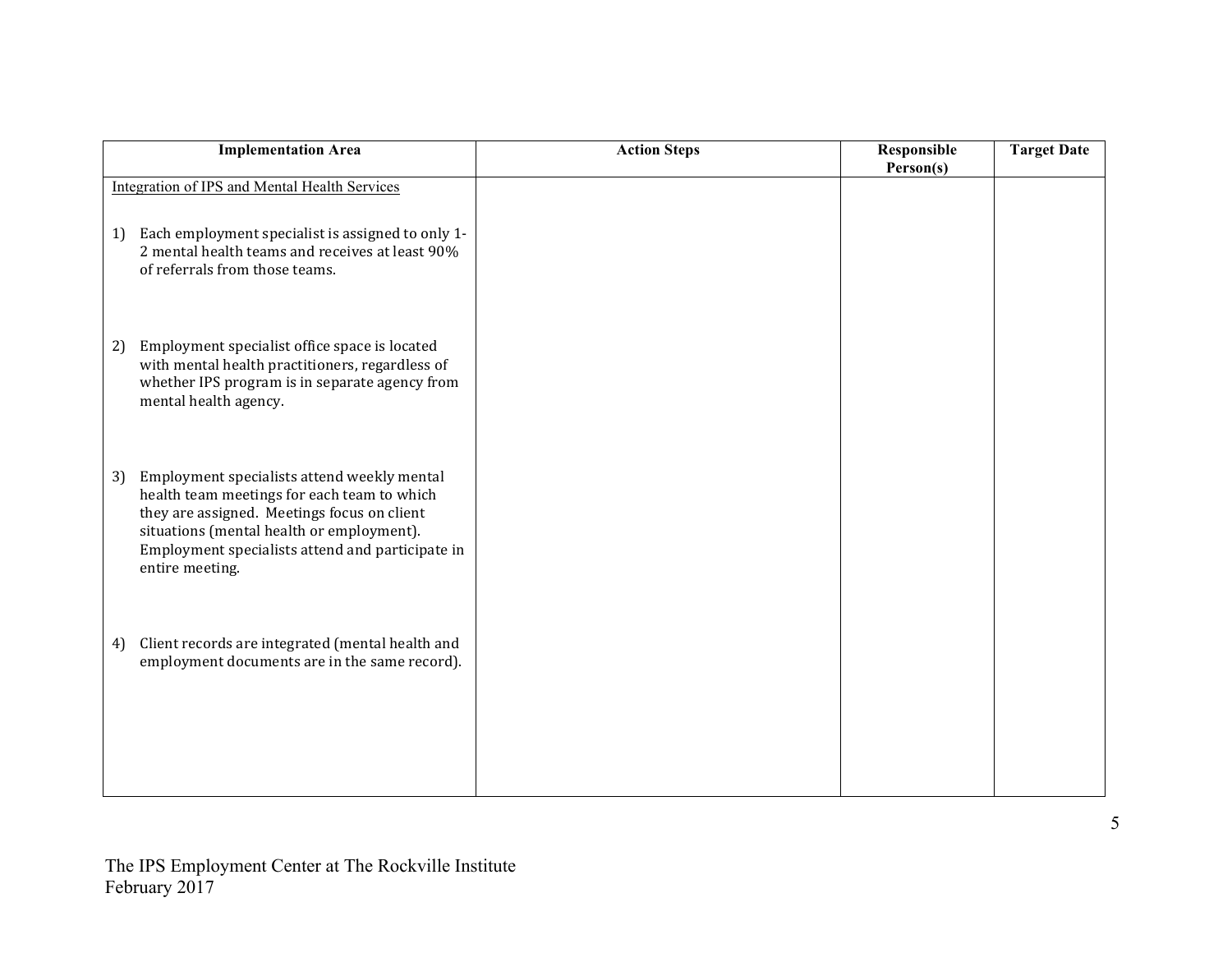| <b>Implementation Area</b>                                                                                                                                                              | <b>Action Steps</b> | Responsible<br>Person(s) | <b>Target Date</b> |
|-----------------------------------------------------------------------------------------------------------------------------------------------------------------------------------------|---------------------|--------------------------|--------------------|
| Collaboration with Vocational Rehabilitation                                                                                                                                            |                     |                          |                    |
| Vocational Rehabilitation (VR) counselors know<br>1)<br>about IPS practice principles.                                                                                                  |                     |                          |                    |
| They discuss strategies to expedite eligibility<br>$\bullet$<br>process when possible.                                                                                                  |                     |                          |                    |
| They adhere to zero exclusion criteria for most<br>$\bullet$<br>people (in any point in time, a few people in the<br>IPS program may not have open VR cases).                           |                     |                          |                    |
| VR counselors meet with the IPS team at least<br>2)<br>monthly to discuss how to help people with their<br>employment goals.                                                            |                     |                          |                    |
| The mental health agency offers opportunities<br>3)<br>for VR counselors to visit (at least some) mental<br>health team meetings in order to better<br>coordinate services for clients. |                     |                          |                    |
| The VR supervisor considers assigning 1 or 2 VR<br>4)<br>counselors to the IPS program so that they can<br>develop relationships with the IPS team and<br>learn about the IPS approach. |                     |                          |                    |
| See Steering Committee and IPS Training.<br>5)                                                                                                                                          |                     |                          |                    |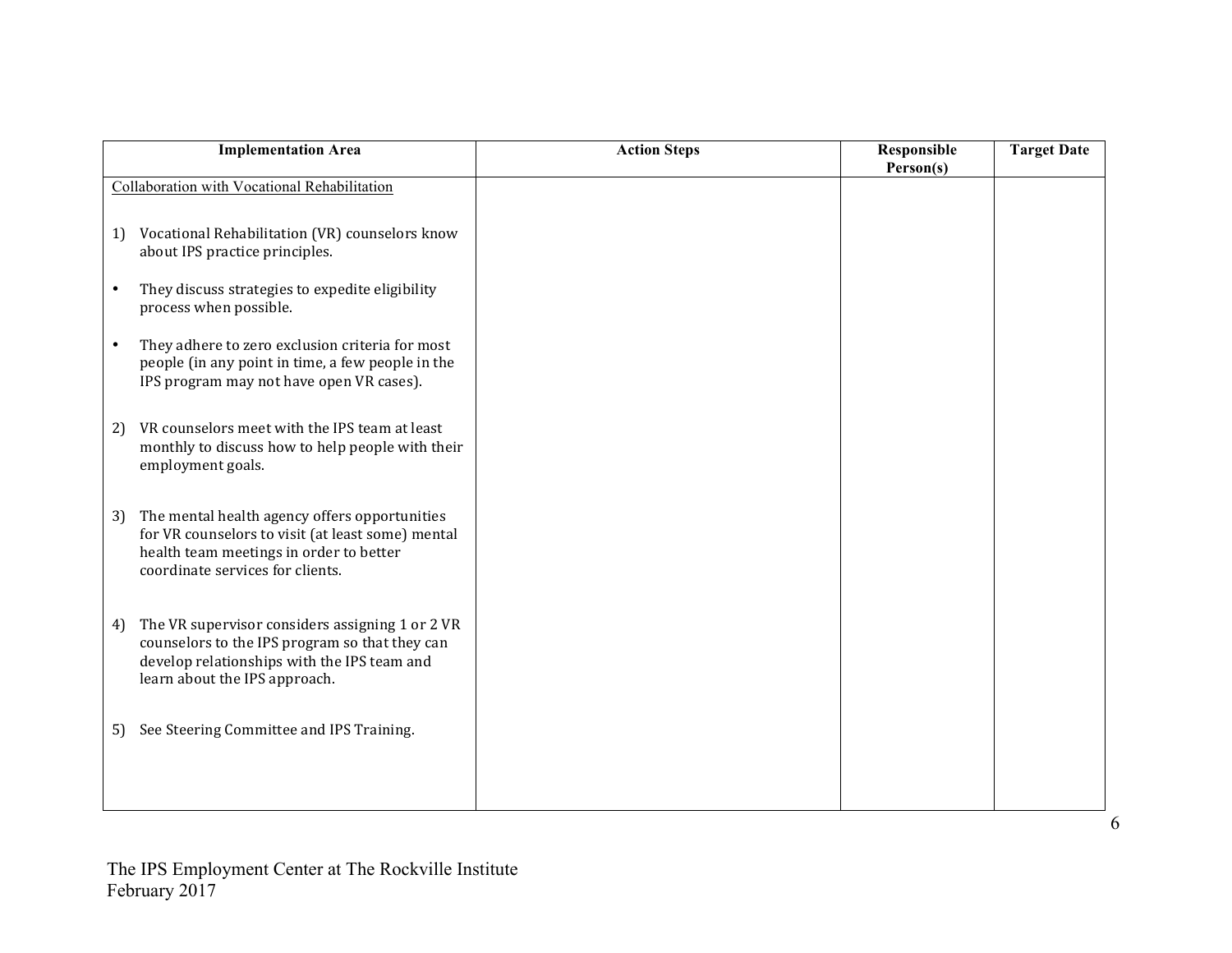| <b>Implementation Area</b>                                                                                                                                                                                                                                                                                                                                                                                                                                                                                                                                                                  | <b>Action Steps</b> | Responsible<br>Person(s) | <b>Target Date</b> |
|---------------------------------------------------------------------------------------------------------------------------------------------------------------------------------------------------------------------------------------------------------------------------------------------------------------------------------------------------------------------------------------------------------------------------------------------------------------------------------------------------------------------------------------------------------------------------------------------|---------------------|--------------------------|--------------------|
| <b>IPS Steering Committee</b>                                                                                                                                                                                                                                                                                                                                                                                                                                                                                                                                                               |                     |                          |                    |
| Convene a diverse group of stakeholders to<br>1)<br>support IPS implementation and sustainability.<br>Members include family members, clients, IPS<br>supervisor, clinical director, Vocational<br>Rehabilitation (VR) counselors and/or VR<br>supervisor. At least one high-level leader from<br>the agency (such as quality assurance director,<br>fiscal director, or executive director) should also<br>participate. If a mental health agency and<br>separate employment agency are collaborating<br>on IPS, members of both agencies should<br>participate in the steering committee. |                     |                          |                    |
| Committee meets at least quarterly during<br>2)<br>implementation to discuss implementation plan<br>and progress on fidelity. After good IPS<br>supported employment fidelity is achieved,<br>committee meets at least twice each year.                                                                                                                                                                                                                                                                                                                                                     |                     |                          |                    |
| Committee develops strategies for all eligible<br>3)<br>people to learn about the IPS program.                                                                                                                                                                                                                                                                                                                                                                                                                                                                                              |                     |                          |                    |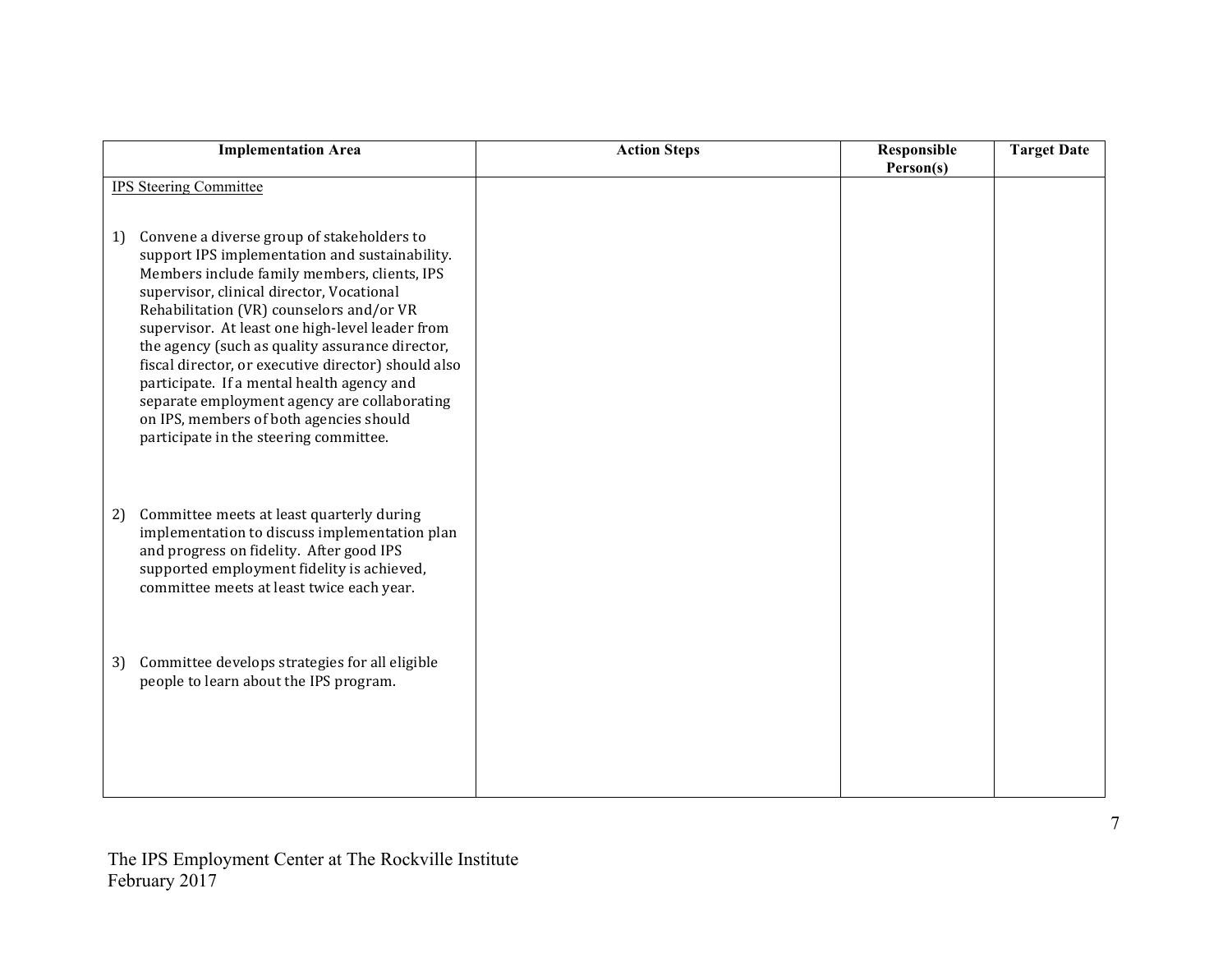| <b>Implementation Area</b>                                                                                                                                                                                                                                                                                                                                   | <b>Action Steps</b> | Responsible<br>Person(s) | <b>Target Date</b> |
|--------------------------------------------------------------------------------------------------------------------------------------------------------------------------------------------------------------------------------------------------------------------------------------------------------------------------------------------------------------|---------------------|--------------------------|--------------------|
| <b>IPS Supported Employment Fidelity</b>                                                                                                                                                                                                                                                                                                                     |                     |                          |                    |
| Arrange a baseline fidelity review after 6 months<br>1)<br>of implementation and then every 6 months until<br>good fidelity is achieved. Yearly reviews<br>thereafter to sustain the program.                                                                                                                                                                |                     |                          |                    |
| Ideally, trained reviewers from outside of the<br>2)<br>agency are available for fidelity reviews. If<br>someone within the agency (such as a quality<br>assurance director) will apply the fidelity scale, it<br>is strongly recommended that the person attend<br>state fidelity review training or Leadership<br>Training from the IPS Employment Center. |                     |                          |                    |
| Develop a written fidelity action plan in response<br>3)<br>to each fidelity report.                                                                                                                                                                                                                                                                         |                     |                          |                    |
| 4) Include the fidelity review, or aspects of the review,<br>in the agency quality assurance process.                                                                                                                                                                                                                                                        |                     |                          |                    |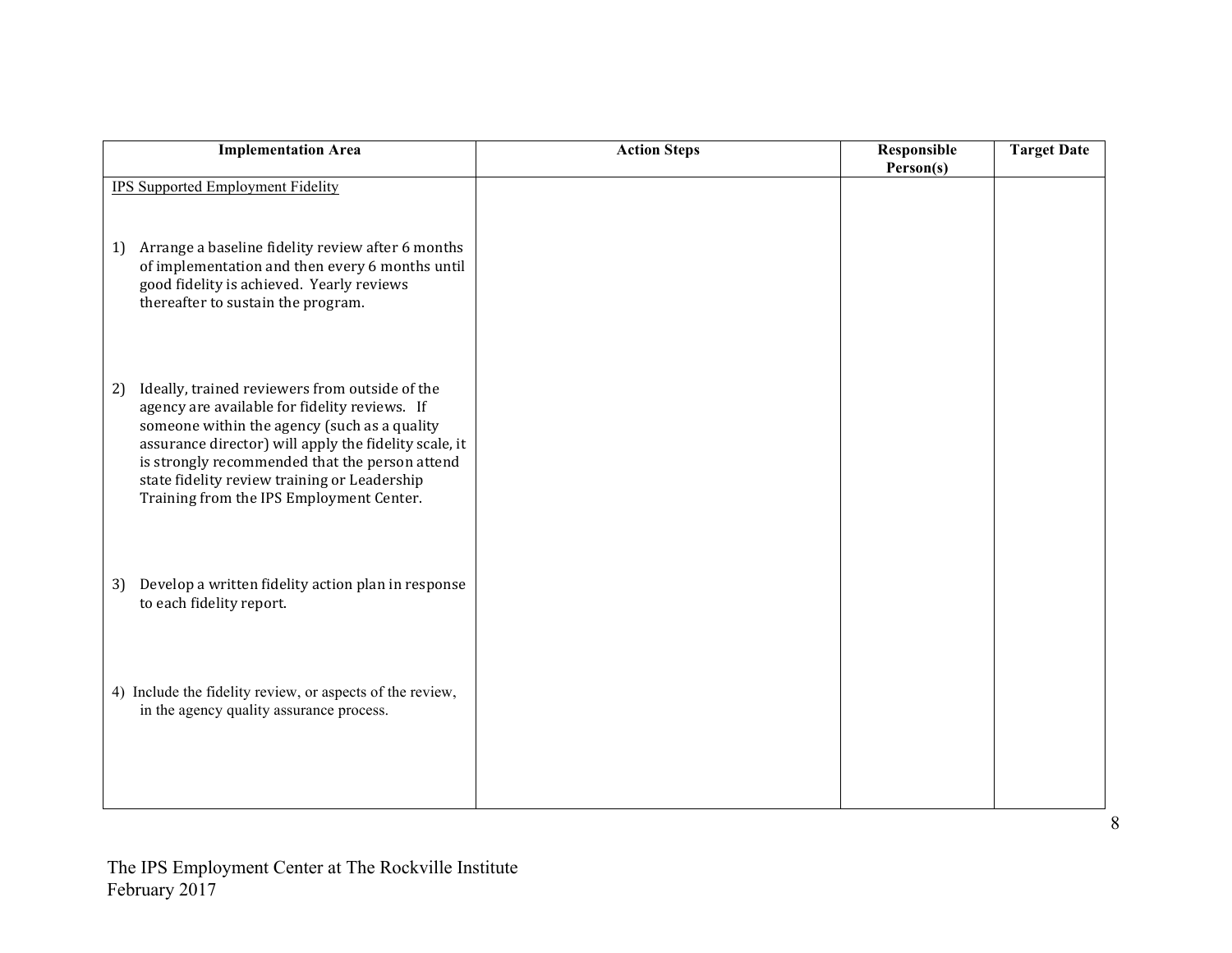| <b>Implementation Area</b>                                                                                                                                                                              | <b>Action Steps</b> | Responsible<br>Person(s) | <b>Target Date</b> |
|---------------------------------------------------------------------------------------------------------------------------------------------------------------------------------------------------------|---------------------|--------------------------|--------------------|
| <b>Benefits Planning</b>                                                                                                                                                                                |                     |                          |                    |
| Investigate options for clients to receive benefits<br>1)<br>planning (information about how disability<br>benefits, housing subsidies, food subsidies, etc.)<br>would be affected by a return to work. |                     |                          |                    |
| Ensure benefits planners have extensive training<br>2)<br>and receive ongoing updates as rules for benefits<br>change.                                                                                  |                     |                          |                    |
|                                                                                                                                                                                                         |                     |                          |                    |
|                                                                                                                                                                                                         |                     |                          |                    |
|                                                                                                                                                                                                         |                     |                          |                    |
|                                                                                                                                                                                                         |                     |                          |                    |